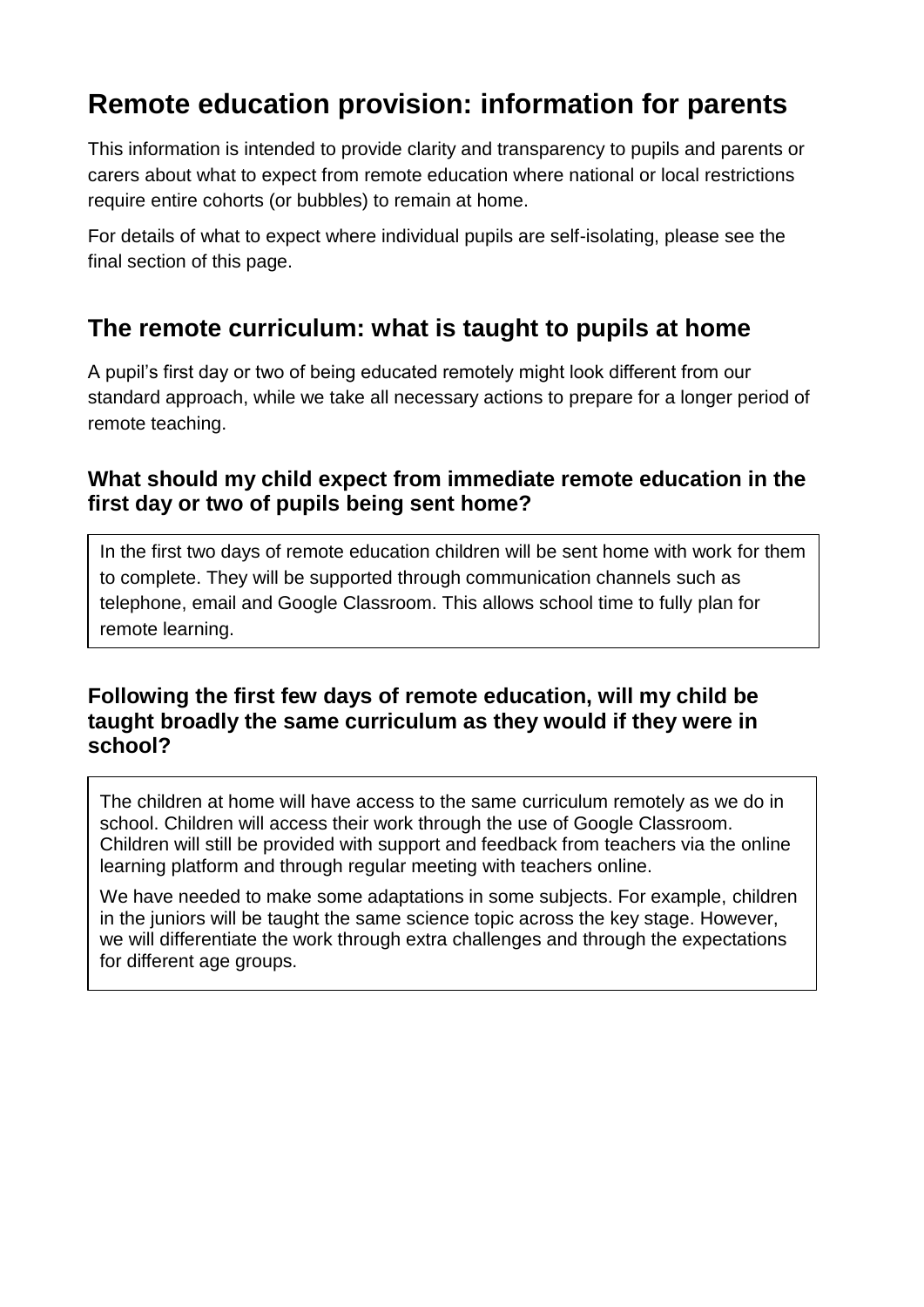# **Remote teaching and study time each day**

## **How long can I expect work set by the school to take my child each day?**

We expect that remote education (including remote teaching and independent work) will take pupils broadly the following number of hours each day:

| Key Stage 1 | 3 hours per day<br>1 hour English, including reading<br>1 hour Mathematics |
|-------------|----------------------------------------------------------------------------|
|             | 1 hour Foundation subject                                                  |
| Key Stage 2 | 4 hours per day                                                            |
|             | 1 hour English                                                             |
|             | 1 hour Mathematics                                                         |
|             | 1 hour Foundation subject                                                  |
|             | 1 hour Reading, Times Tables,                                              |
|             | Spelling, Puntuation and Grammar                                           |

# **Accessing remote education**

#### **How will my child access any online remote education you are providing?**

All children will have access to Google Classroom. Children in Key Stage 1 and 2 have access to Times Tables Rockstars and Accelerated Reader. The children will be provided with the login details for these where necessary. Feedback to the work completed by children will be given via Google Classroom.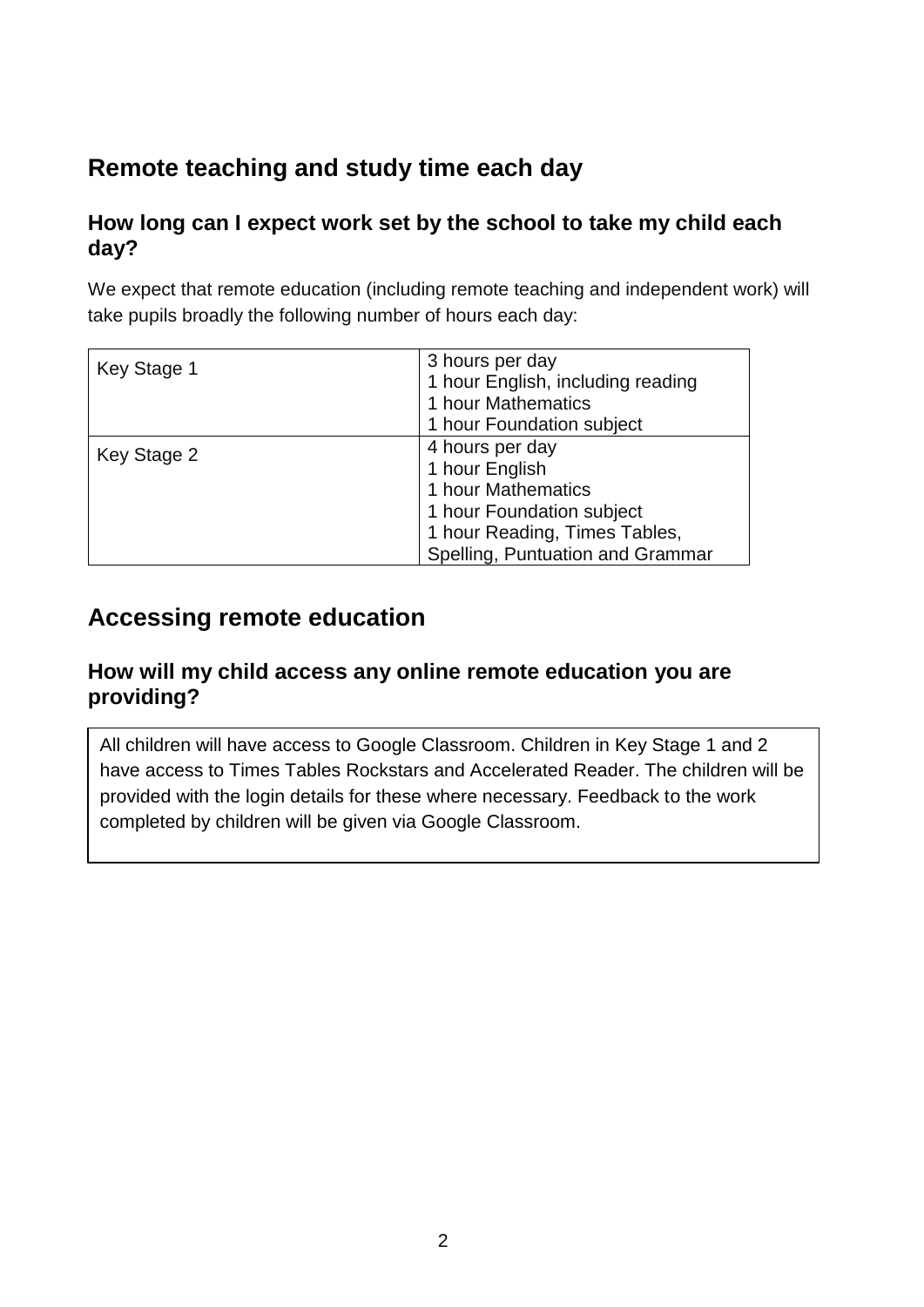## **If my child does not have digital or online access at home, how will you support them to access remote education?**

We recognise that some pupils may not have suitable online access at home. We take the following approaches to support those pupils to access remote education:

In this section, please provide high-level information (where applicable, and ensuring parents know how to contact the school for further details) about:

- Children will be provided with Chromebooks if they do not have access to suitable devices at home.
- Children will be provided with devices to enable internet access if they do not have access to suitable devices at home.
- Children are able to pick up and drop off any printed materials if they do not have online access from the pick up and drop off boxes outside school.
- If you require school to lend you Chromebooks, internet access devices or printed materials then please contact school via telephone or email.

Tel: 01524 791565 email: [head@cawthornes.lancs.sch.uk](mailto:head@cawthornes.lancs.sch.uk)

# **How will my child be taught remotely?**

÷

We use a combination of the following approaches to teach pupils remotely and all work will be set by teachers using the Google Classroom platform:

- Live assembly and teacher contact each week through Google Meets.
- English lesson tasks will be set daily with links to resources needed to complete the task.
- Recorded teaching will be used for the mathematics lessons using resources from White Rose Maths. The worksheets needed for this will be made available daily.
- Printed paper packs produced by teachers are available for Nursery children.
- Additional tasks for Nursery children will be set via Google Classroom.
- Activity grids are used to teach non-foundation subjects. These are a mixture of specific tasks and longer project work which may involve internet research activities. All resources will be linked to the activity grids and will be made available weekly.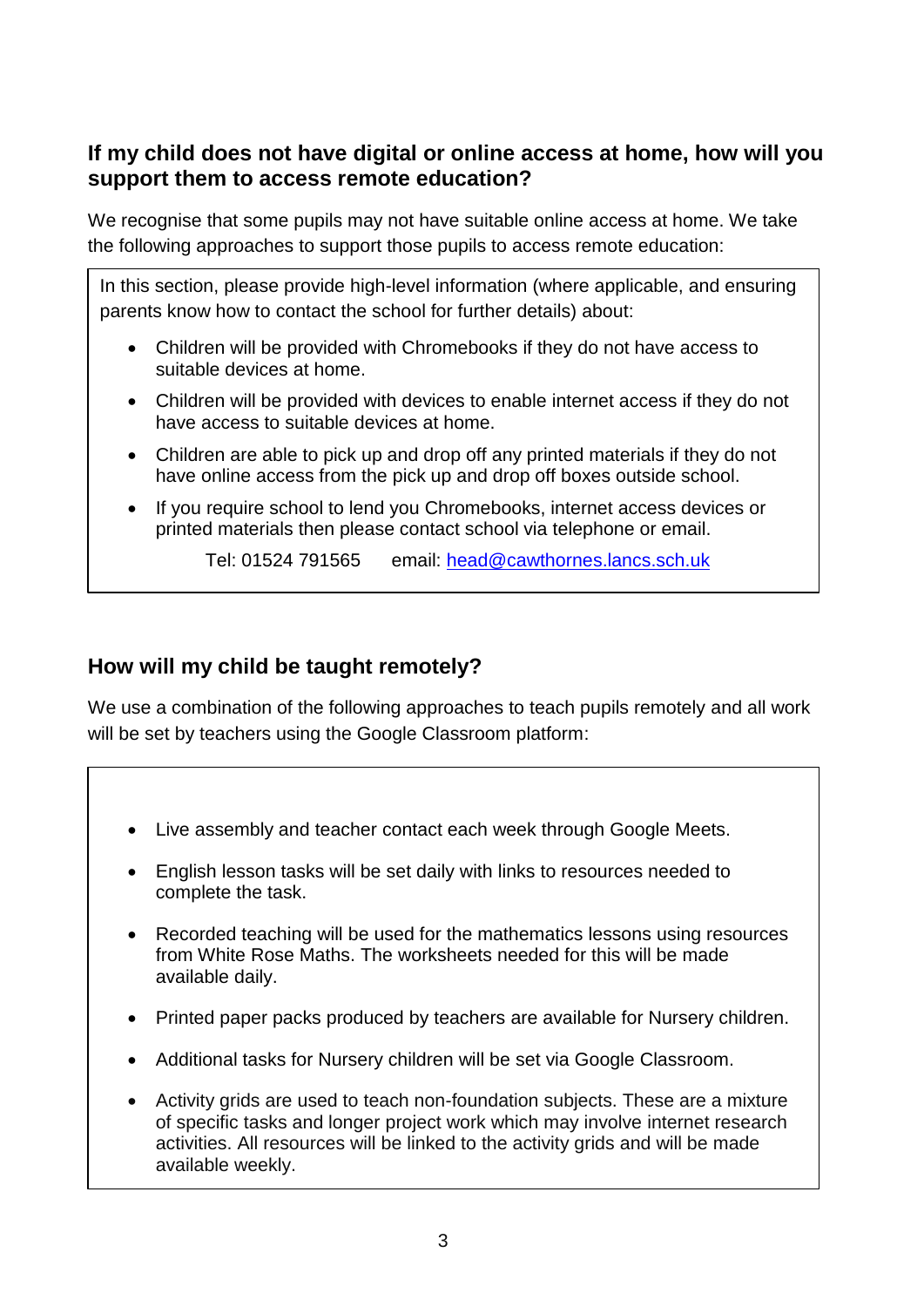# **Engagement and feedback**

### **What are your expectations for my child's engagement and the support that we as parents and carers should provide at home?**

We do expect children to engage with the lessons and tasks set for them. In addition, we want children to complete the work to the same presentation standard as they would in school. Teaching staff in school will support parents to help them complete the work which has been set and are available to contact when required during the school day.

### **How will you check whether my child is engaging with their work and how will I be informed if there are concerns?**

Teachers will check daily with children to assess pupils' engagement with remote education. School will contact via email or by phone is there are any concerns with engagement and we will discuss any barriers there may be and ways in which we can support learning and engagement at home.

#### **How will you assess my child's work and progress?**

Feedback can take many forms and may not always mean extensive written comments for individual children. For example, whole-class feedback or quizzes marked automatically via digital platforms are also valid and effective methods, amongst many others. Our approach to feeding back on pupil work is as follows:

Children will receive feedback on all work submitted through comments on individual work. In addition to this, feedback can be given verbally through remote live sessions. The work will be assessed and appropriate feedback will be given. Feedback may give next steps for further challenges or ask questions to illicit more information.